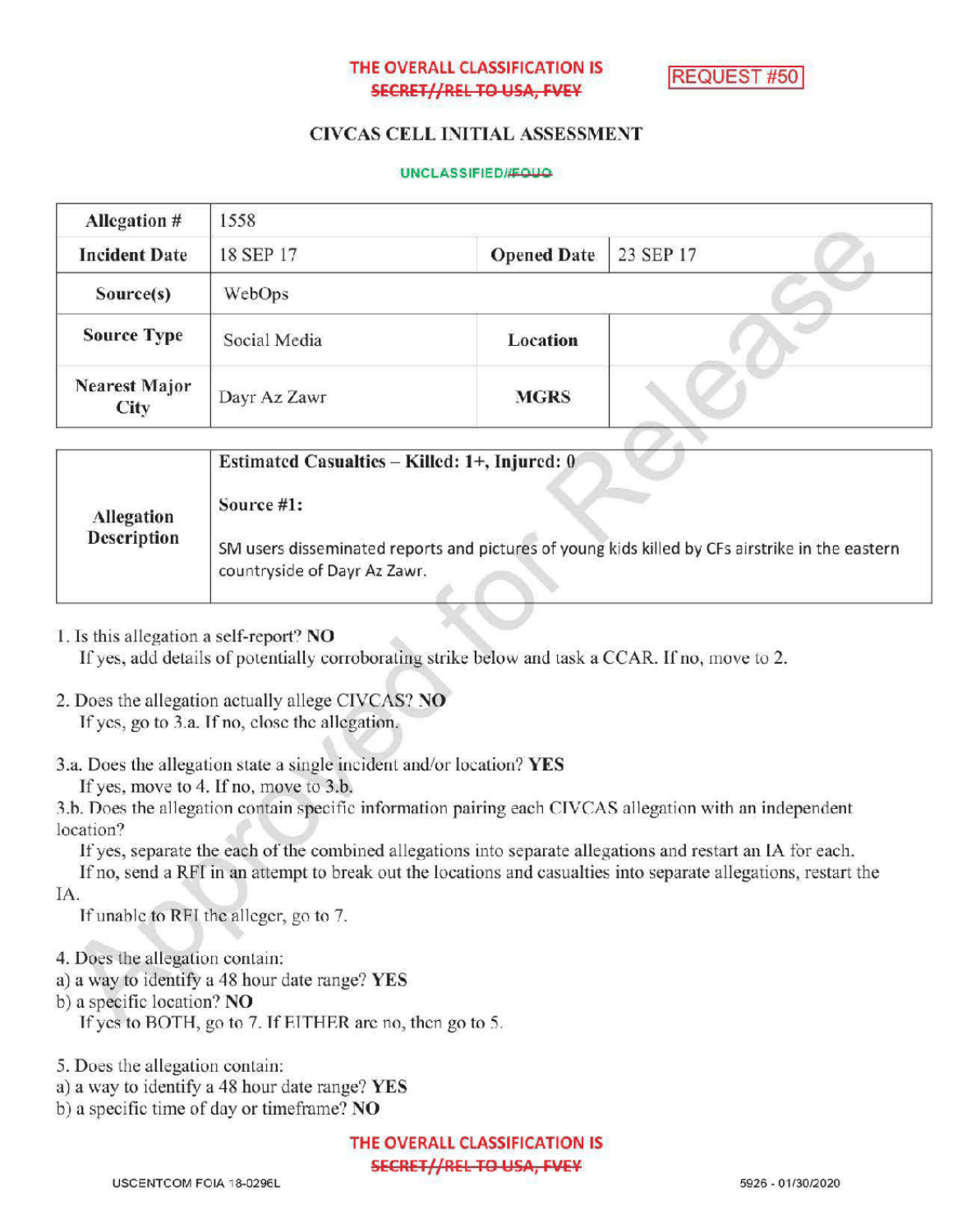# THE OVERALL CLASSIFICATION IS **SECRET//REL TO USA, FVEY**

c) <sup>a</sup> general location? NO

If yes to ALL three, then go to  $7$ . If ANY are no, go to 6.

- 6. Does the allegation contain:
- a) Video or photo evidence of CIVCAS that can be used to narrow the date/ time or location of the allegation?

NO

If yes, go to  $7.$  If no, go to  $6.b$ .

- b) Are there at least two corroborating sources (total of 3) that independently reported the allegation? NO If yes, go to  $7.$  If no, go to 6.c.
- c) Any high quality sources?  $NO$ Ifyes, go to 7. Ifno, go to 6.d.
- d) Specific facts that warrant a search for strikes? NO If yes, go to 7. If no, close the allegation.

The allegation does not give a specific enough location that we can even search for strikes in or to match a strike to the allegation if strikes were found in Syria.

7.a.Doesthe allegation contain sufficient information on the time, location and details to conduct <sup>a</sup> search for strikes?

If yes, go to  $8.$  If no, go to  $7.b.$ 

7.b. Explain in detail why there is insufficient information on the time, location, and details to conduct a search for strikes

# **SECRET//REL TO USA, FVEY**

8. Are there any potentially corroborating strikes?

- If yes, answer the questions below and task CCAR.
- **If no, provide a detailed explanation and close the allegation.**

12 & SY  $MAT:$  $C A O C I o g$ :  $CJTF$  log:

12  $CIFLCC log, -email (Start 18 *MAX* 2017):$ 

 $S_{\mathbf{Y}}$ 

T(b) log, -email (Start 22 JUL 2017):

1. Assessed date of incident:

2. Location:

3.Potentially Corroborating Strike Information:

MGRS:

THE OVERALL CLASSIFICATION IS SECRET//REL TO USA, FVEY